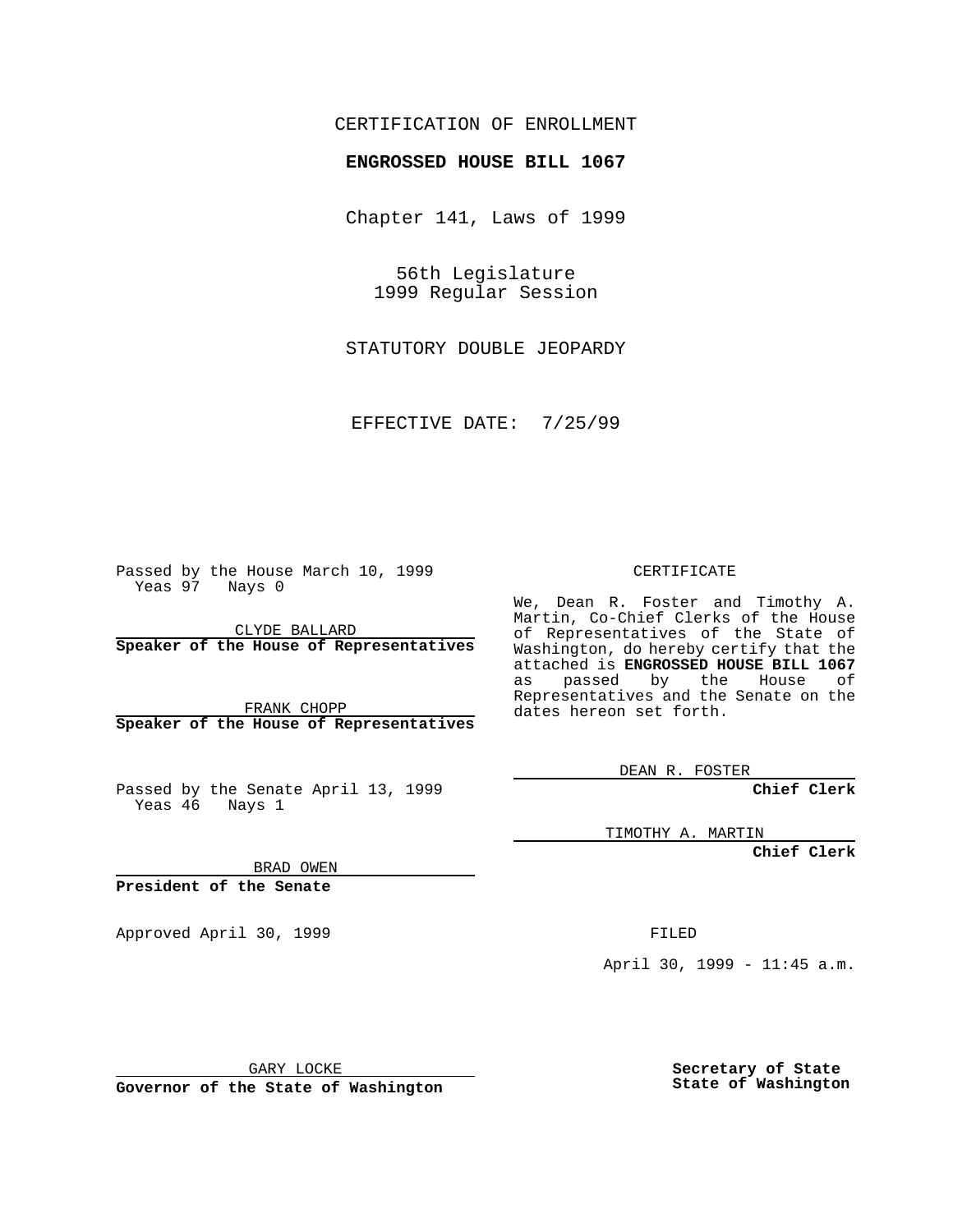## **ENGROSSED HOUSE BILL 1067** \_\_\_\_\_\_\_\_\_\_\_\_\_\_\_\_\_\_\_\_\_\_\_\_\_\_\_\_\_\_\_\_\_\_\_\_\_\_\_\_\_\_\_\_\_\_\_

\_\_\_\_\_\_\_\_\_\_\_\_\_\_\_\_\_\_\_\_\_\_\_\_\_\_\_\_\_\_\_\_\_\_\_\_\_\_\_\_\_\_\_\_\_\_\_

Passed Legislature - 1999 Regular Session

**State of Washington 56th Legislature 1999 Regular Session By** Representatives O'Brien and Ballasiotes Read first time 01/14/1999. Referred to Committee on Judiciary.

1 AN ACT Relating to statutory double jeopardy; and amending RCW 2 10.43.040.

3 BE IT ENACTED BY THE LEGISLATURE OF THE STATE OF WASHINGTON:

4 **Sec. 1.** RCW 10.43.040 and 1909 c 249 s 19 are each amended to read 5 as follows:

6 Whenever, upon the trial of any person for a crime, it appears that 7 the offense was committed in another state or country, under such 8 circumstances that the courts of this state had jurisdiction thereof, 9 and that the defendant has already been acquitted or convicted upon the 10 merits, ((upon a criminal prosecution)) in a judicial proceeding 11 conducted under the criminal laws of such state or country, founded 12 upon the act or omission with respect to which he is upon trial, such 13 former acquittal or conviction is a sufficient defense. Nothing in 14 this section affects or prevents a prosecution in a court of this state 15 of any person who has received administrative or nonjudicial 16 punishment, civilian or military, in another state or country based 17 upon the same act or omission.